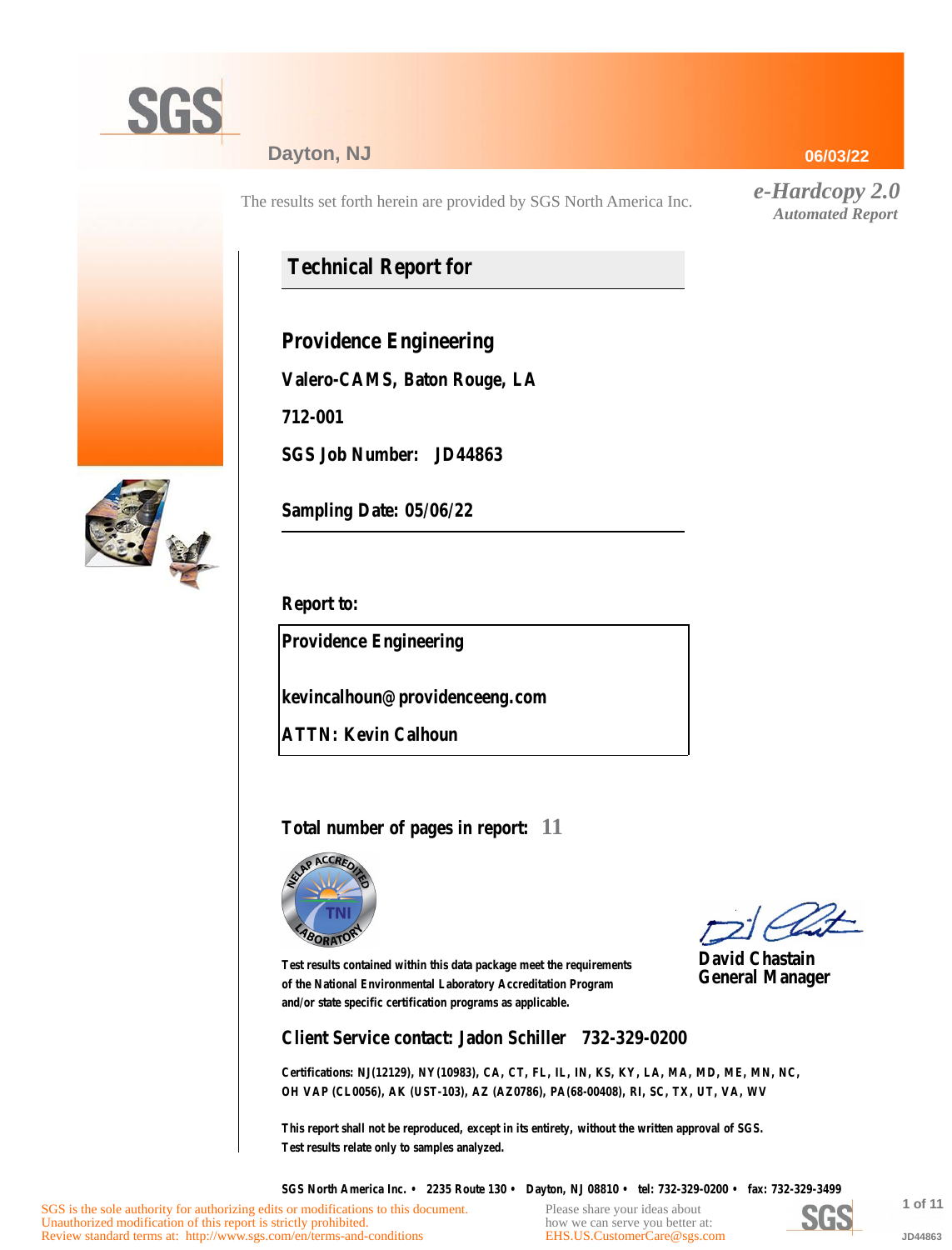$\rightarrow$ 

N<br>N

 $\overline{\omega}$ 

# **Table of Contents**

<span id="page-1-0"></span>

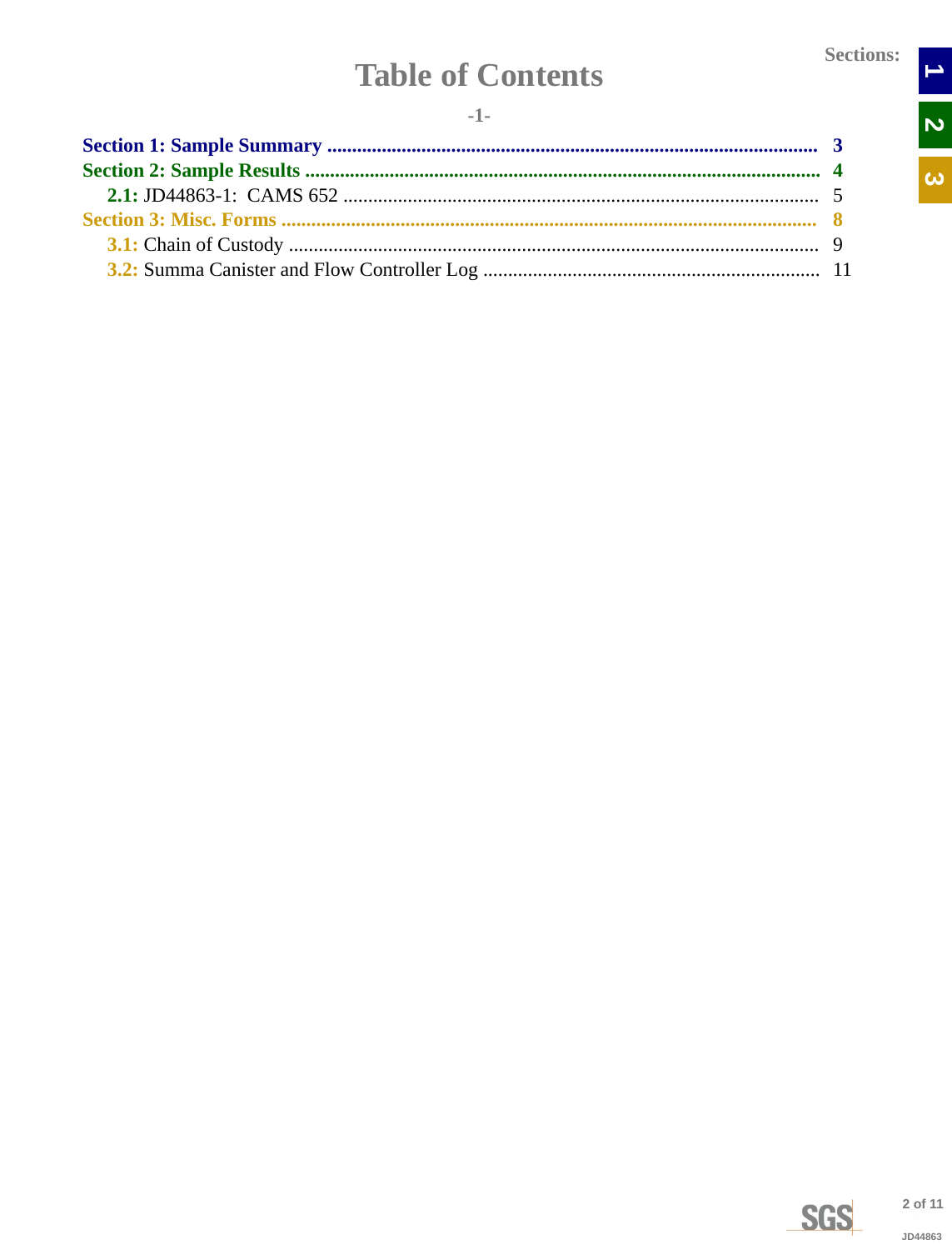### **Sample Summary**

<span id="page-2-0"></span>**Providence Engineering**

**Job No: JD44863 Valero-CAMS, Baton Rouge, LA Project No: 712-001**

| <b>Sample</b> | <b>Collected</b> |                                | <b>Matrix</b>                                                                        | Client    |  |  |  |  |
|---------------|------------------|--------------------------------|--------------------------------------------------------------------------------------|-----------|--|--|--|--|
| <b>Number</b> | Date             | Time By                        | Received Code Type                                                                   | Sample ID |  |  |  |  |
|               |                  |                                | This report contains results reported as $ND = Not$ detected. The following applies: |           |  |  |  |  |
| Organics ND   |                  | $=$ Not detected above the MDL |                                                                                      |           |  |  |  |  |

**JD44863-1 05/06/22 09:30 BK 05/11/22 AIR Ambient Air Comp. CAMS 652**

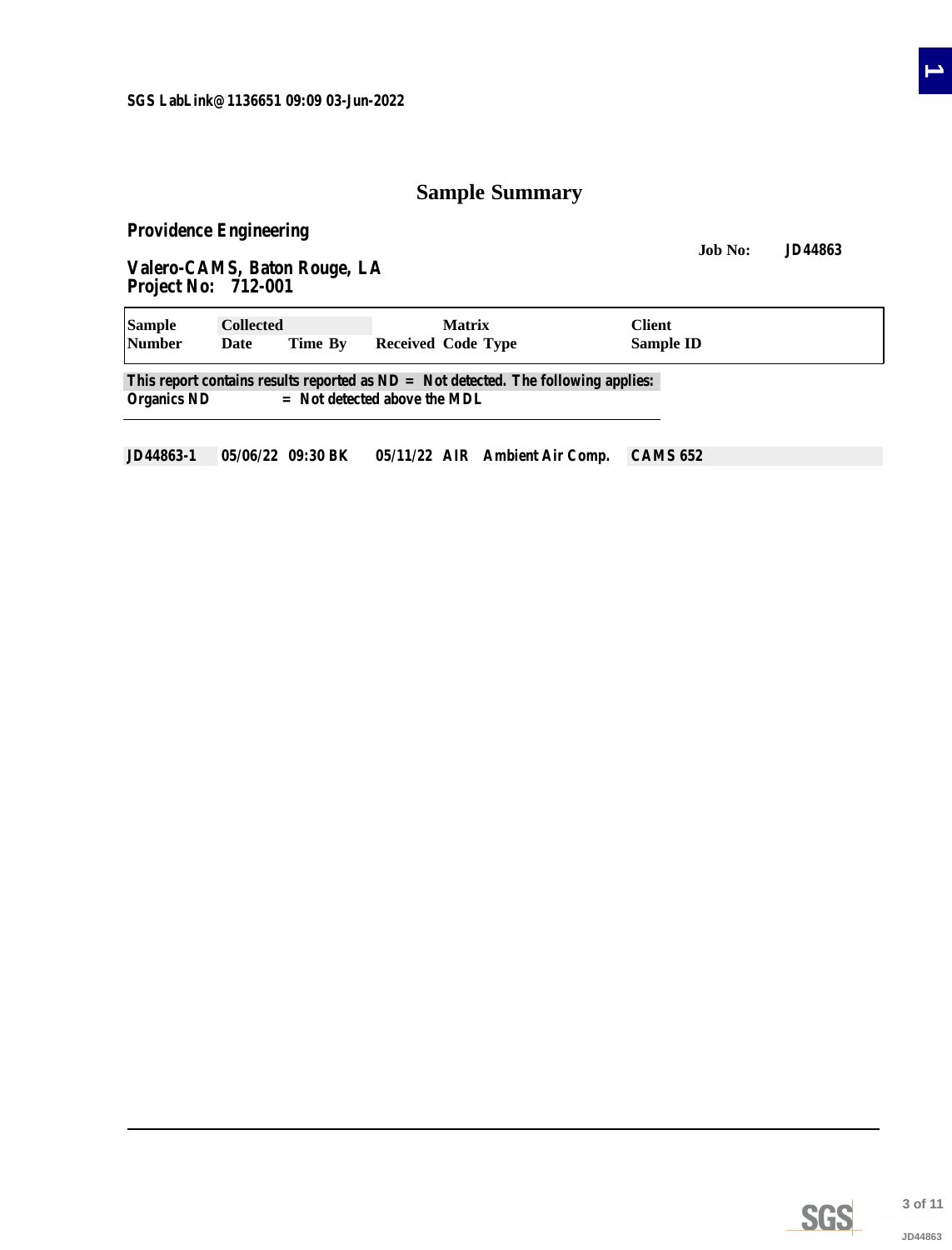<span id="page-3-0"></span>

**Dayton, NJ**



**Section 2**

**Sample Results**

**Report of Analysis**

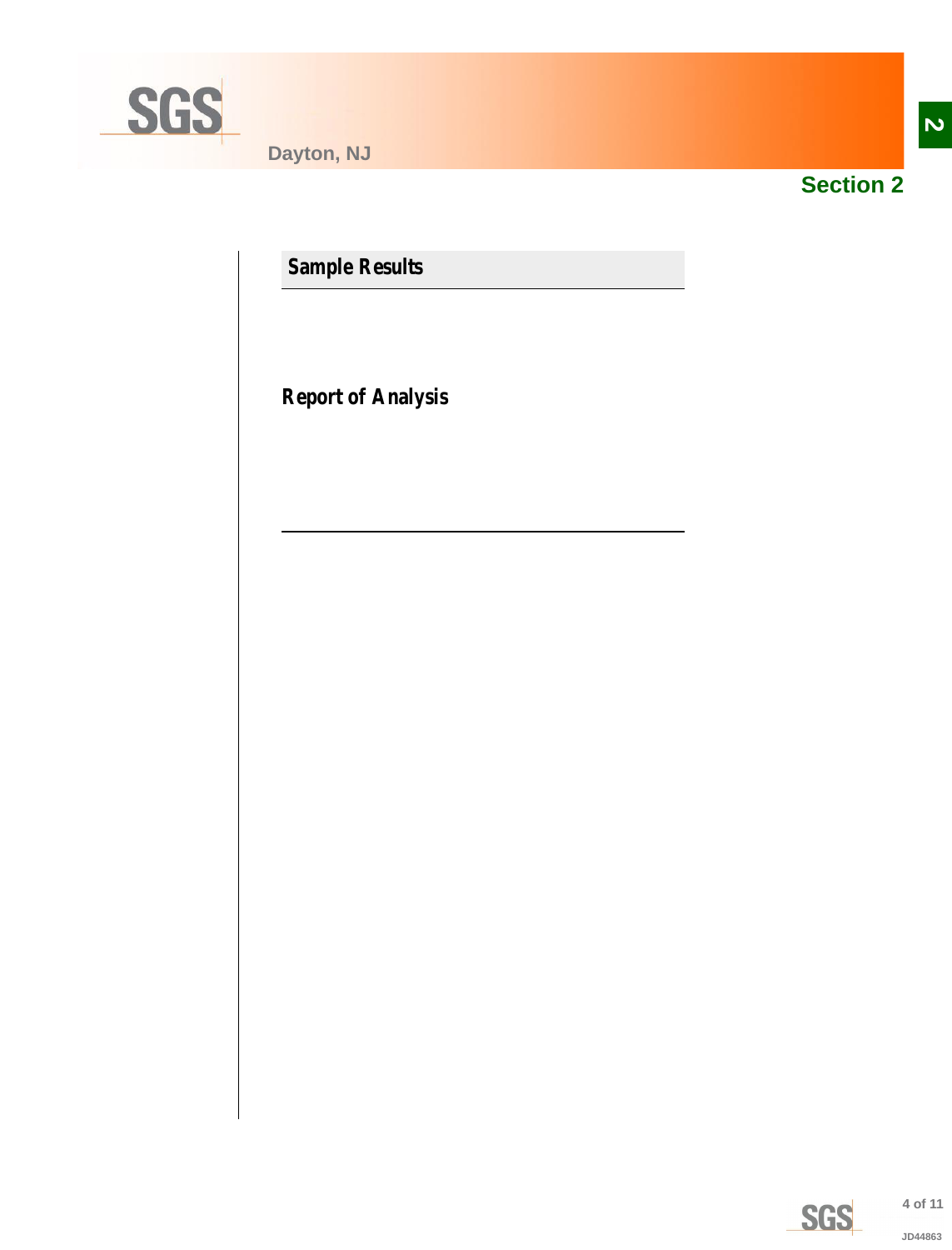<span id="page-4-0"></span>

|                                                                                            |                                               |                                                                                                                                                                                                                           | <b>Report of Analysis</b>       |      |                  |                                                                                                                                                      |                   |                                    | Page 1 of 3 |         |  |  |  |
|--------------------------------------------------------------------------------------------|-----------------------------------------------|---------------------------------------------------------------------------------------------------------------------------------------------------------------------------------------------------------------------------|---------------------------------|------|------------------|------------------------------------------------------------------------------------------------------------------------------------------------------|-------------------|------------------------------------|-------------|---------|--|--|--|
| <b>Client Sample ID:</b><br>Lab Sample ID:<br><b>Matrix:</b><br><b>Method:</b><br>Project: |                                               | <b>CAMS 652</b><br>JD44863-1<br>05/06/22<br>Date Sampled:<br>AIR - Ambient Air Comp. Summa ID: A351<br><b>Date Received:</b><br>05/11/22<br><b>TO-15</b><br><b>Percent Solids:</b><br>n/a<br>Valero-CAMS, Baton Rouge, LA |                                 |      |                  |                                                                                                                                                      |                   |                                    |             |         |  |  |  |
| Run #1<br>Run #2                                                                           | <b>File ID</b><br>2W59609.D                   | DF<br><b>Analyzed</b><br>1                                                                                                                                                                                                | <b>By</b><br>05/26/22 13:58 TCH | n/a  | <b>Prep Date</b> | n/a                                                                                                                                                  | <b>Prep Batch</b> | <b>Analytical Batch</b><br>V2W2650 |             |         |  |  |  |
| Run #1<br>Run #2                                                                           | <b>Initial Volume</b><br>400 ml               |                                                                                                                                                                                                                           |                                 |      |                  |                                                                                                                                                      |                   |                                    |             |         |  |  |  |
| VOA TO15 List                                                                              |                                               |                                                                                                                                                                                                                           |                                 |      |                  |                                                                                                                                                      |                   |                                    |             |         |  |  |  |
| CAS No.                                                                                    | <b>MW</b>                                     | Compound                                                                                                                                                                                                                  | <b>Result</b>                   | RL   |                  | MDL Units Q Result                                                                                                                                   |                   | RL                                 | MDL Units   |         |  |  |  |
| 67-64-1                                                                                    | 58.08                                         | Acetone (2-Propanone)                                                                                                                                                                                                     | 3.6                             | 0.20 | 0.15             | ppby                                                                                                                                                 | 8.6               | 0.48                               | 0.36        | ug/m3   |  |  |  |
| 106-99-0                                                                                   | 54.09                                         | 1,3-Butadiene                                                                                                                                                                                                             | <b>ND</b>                       | 0.20 | 0.084            | ppby                                                                                                                                                 | <b>ND</b>         | 0.44                               | 0.19        | ug/m3   |  |  |  |
| $71 - 43 - 2$                                                                              | 78.11                                         | <b>Benzene</b>                                                                                                                                                                                                            | <b>ND</b>                       | 0.20 | 0.062            | ppby                                                                                                                                                 | <b>ND</b>         | 0.64                               | 0.20        | ug/m3   |  |  |  |
| 75-27-4                                                                                    | 163.8                                         | <b>Bromodichloromethane</b>                                                                                                                                                                                               | <b>ND</b>                       | 0.20 | 0.030            | ppby                                                                                                                                                 | <b>ND</b>         | 1.3                                | 0.20        | ug/m3   |  |  |  |
| $75 - 25 - 2$                                                                              | 252.8                                         | <b>Bromoform</b>                                                                                                                                                                                                          | <b>ND</b>                       | 0.20 | 0.071            | ppby                                                                                                                                                 | <b>ND</b>         | 2.1                                | 0.73        | ug/m3   |  |  |  |
| 74-83-9                                                                                    | 94.94                                         | <b>Bromomethane</b>                                                                                                                                                                                                       | <b>ND</b>                       | 0.20 | 0.069            | ppby                                                                                                                                                 | <b>ND</b>         | 0.78                               | 0.27        | ug/m3   |  |  |  |
| 593-60-2                                                                                   | 106.9                                         | <b>Bromoethene</b>                                                                                                                                                                                                        | <b>ND</b>                       | 0.20 |                  | $0.061$ ppbv                                                                                                                                         | <b>ND</b>         | 0.87                               | 0.27        | ug/m3   |  |  |  |
| 100-44-7                                                                                   | 126                                           | Benzyl Chloride <sup>a</sup>                                                                                                                                                                                              | <b>ND</b>                       | 0.20 | 0.13             | ppby                                                                                                                                                 | <b>ND</b>         | 1.0                                | 0.67        | ug/m3   |  |  |  |
| $75 - 15 - 0$                                                                              | 76.14                                         | Carbon disulfide                                                                                                                                                                                                          | <b>ND</b>                       | 0.20 |                  | $0.045$ ppbv                                                                                                                                         | <b>ND</b>         | 0.62                               | 0.14        | ug/m3   |  |  |  |
| 108-90-7                                                                                   | 112.6                                         | Chlorobenzene                                                                                                                                                                                                             | <b>ND</b>                       | 0.20 |                  | $0.074$ ppbv                                                                                                                                         | <b>ND</b>         | 0.92                               | 0.34        | ug/m3   |  |  |  |
| $75 - 00 - 3$                                                                              | 64.52                                         | <b>Chloroethane</b>                                                                                                                                                                                                       | ND                              | 0.20 | 0.068            | ppby                                                                                                                                                 | ND                | 0.53                               | 0.18        | ug/m3   |  |  |  |
| $67 - 66 - 3$                                                                              | 119.4                                         | Chloroform                                                                                                                                                                                                                | ND                              | 0.20 | 0.037            | ppby                                                                                                                                                 | <b>ND</b>         | 0.98                               | 0.18        | ug/m3   |  |  |  |
| $74 - 87 - 3$                                                                              | 50.49                                         | Chloromethane                                                                                                                                                                                                             | 0.62                            | 0.20 | 0.090            | ppby                                                                                                                                                 | 1.3               | 0.41                               | 0.19        | ug/m3   |  |  |  |
| $107 - 05 - 1$                                                                             | 76.53                                         | 3-Chloropropene                                                                                                                                                                                                           | <b>ND</b>                       | 0.20 | 0.083            | ppby                                                                                                                                                 | <b>ND</b>         | 0.63                               | 0.26        | ug/m3   |  |  |  |
| 95-49-8                                                                                    | 126.6                                         | 2-Chlorotoluene                                                                                                                                                                                                           | <b>ND</b>                       | 0.20 | $0.072$ ppbv     |                                                                                                                                                      | <b>ND</b>         | 1.0                                | 0.37        | ug/m3   |  |  |  |
| $56 - 23 - 5$                                                                              | 153.8                                         | Carbon tetrachloride                                                                                                                                                                                                      | <b>ND</b>                       | 0.20 |                  | $0.040$ ppbv                                                                                                                                         | <b>ND</b>         | 1.3                                | 0.25        | ug/m3   |  |  |  |
| 110-82-7                                                                                   | 84.16                                         | Cyclohexane                                                                                                                                                                                                               | <b>ND</b>                       | 0.20 | 0.11             | ppby                                                                                                                                                 | <b>ND</b>         | 0.69                               | 0.38        | ug/m3   |  |  |  |
| 75-34-3                                                                                    | 98.96                                         | 1,1-Dichloroethane                                                                                                                                                                                                        | <b>ND</b>                       | 0.20 |                  | $0.057$ ppbv                                                                                                                                         | <b>ND</b>         | 0.81                               | 0.23        | ug/m3   |  |  |  |
| $75 - 35 - 4$                                                                              | 96.94                                         | 1,1-Dichloroethylene                                                                                                                                                                                                      | $\mathbf{ND}$                   | 0.20 |                  | $0.059$ ppbv                                                                                                                                         | <b>ND</b>         | 0.79                               | 0.23        | ug/m3   |  |  |  |
| 106-93-4                                                                                   | 187.9                                         | 1,2-Dibromoethane (EDB)                                                                                                                                                                                                   | <b>ND</b>                       | 0.20 |                  | $0.097$ ppbv                                                                                                                                         | <b>ND</b>         | 1.5                                | 0.75        | ug/m3   |  |  |  |
| $107 - 06 - 2$                                                                             | 98.96                                         | 1,2-Dichloroethane                                                                                                                                                                                                        | <b>ND</b>                       | 0.20 |                  | $0.070$ ppbv                                                                                                                                         | <b>ND</b>         | 0.81                               | 0.28        | ug/m3   |  |  |  |
| $78 - 87 - 5$                                                                              | 113                                           | 1,2-Dichloropropane                                                                                                                                                                                                       | <b>ND</b>                       | 0.20 | $0.062$ ppbv     |                                                                                                                                                      | <b>ND</b>         | 0.92                               | 0.29        | ug/m3   |  |  |  |
| 123-91-1                                                                                   | 88.12                                         | 1,4-Dioxane                                                                                                                                                                                                               | <b>ND</b>                       | 0.20 | 0.12             | ppby                                                                                                                                                 | <b>ND</b>         | 0.72                               | 0.43        | ug/m3   |  |  |  |
| $75 - 71 - 8$                                                                              | 120.9                                         | Dichlorodifluoromethane                                                                                                                                                                                                   | 0.34                            | 0.20 |                  | $0.032$ ppbv                                                                                                                                         | 1.7               | 0.99                               | 0.16        | ug/m3   |  |  |  |
| 124-48-1                                                                                   | 208.3                                         | Dibromochloromethane                                                                                                                                                                                                      | <b>ND</b>                       | 0.20 |                  | $0.052$ ppbv                                                                                                                                         | <b>ND</b>         | 1.7                                | 0.44        | ug/m3   |  |  |  |
| 156-60-5                                                                                   | 96.94                                         | trans-1,2-Dichloroethylene                                                                                                                                                                                                | <b>ND</b>                       | 0.20 |                  | $0.069$ ppbv                                                                                                                                         | <b>ND</b>         | 0.79                               | 0.27        | ug/m3   |  |  |  |
| 156-59-2                                                                                   | 96.94                                         | cis-1,2-Dichloroethylene                                                                                                                                                                                                  | <b>ND</b>                       | 0.20 | 0.077            | ppby                                                                                                                                                 | <b>ND</b>         | 0.79                               | 0.31        | ug/m3   |  |  |  |
| 10061-01-5                                                                                 | 111                                           | cis-1,3-Dichloropropene                                                                                                                                                                                                   | $\mathbf{ND}$                   | 0.20 | 0.062            | ppby                                                                                                                                                 | <b>ND</b>         | 0.91                               | 0.28        | ug/m3   |  |  |  |
| 541-73-1                                                                                   | 147                                           | m-Dichlorobenzene                                                                                                                                                                                                         | <b>ND</b>                       | 0.20 | 0.040            | ppby                                                                                                                                                 | <b>ND</b>         | 1.2                                | 0.24        | ug/m3   |  |  |  |
| 95-50-1                                                                                    | 147                                           | o-Dichlorobenzene                                                                                                                                                                                                         | <b>ND</b>                       | 0.20 | 0.15             | ppby                                                                                                                                                 | <b>ND</b>         | 1.2                                | 0.90        | ug/m3   |  |  |  |
| 106-46-7                                                                                   | 147                                           | p-Dichlorobenzene                                                                                                                                                                                                         | <b>ND</b>                       | 0.20 | 0.19             | ppby                                                                                                                                                 | <b>ND</b>         | 1.2                                | 1.1         | ug/m3   |  |  |  |
| 10061-02-6                                                                                 | 111                                           | trans-1,3-Dichloropropene                                                                                                                                                                                                 | <b>ND</b>                       | 0.20 | 0.10             | ppby                                                                                                                                                 | <b>ND</b>         | 0.91                               | 0.45        | ug/m3   |  |  |  |
|                                                                                            | $ND = Not detected$<br>$RL =$ Reporting Limit | <b>MDL</b> = Method Detection Limit<br>$E =$ Indicates value exceeds calibration range                                                                                                                                    |                                 |      |                  | $J = Indicates$ an estimated value<br>$B =$ Indicates analyte found in associated method blank<br>$N =$ Indicates presumptive evidence of a compound |                   |                                    |             |         |  |  |  |
|                                                                                            |                                               |                                                                                                                                                                                                                           |                                 |      |                  |                                                                                                                                                      |                   |                                    |             |         |  |  |  |
|                                                                                            |                                               |                                                                                                                                                                                                                           |                                 |      |                  |                                                                                                                                                      |                   |                                    |             |         |  |  |  |
|                                                                                            |                                               |                                                                                                                                                                                                                           |                                 |      |                  |                                                                                                                                                      |                   | SGS                                |             | 5 of 11 |  |  |  |

**E = Indicates value exceeds calibration range N = Indicates presumptive evidence of a compound**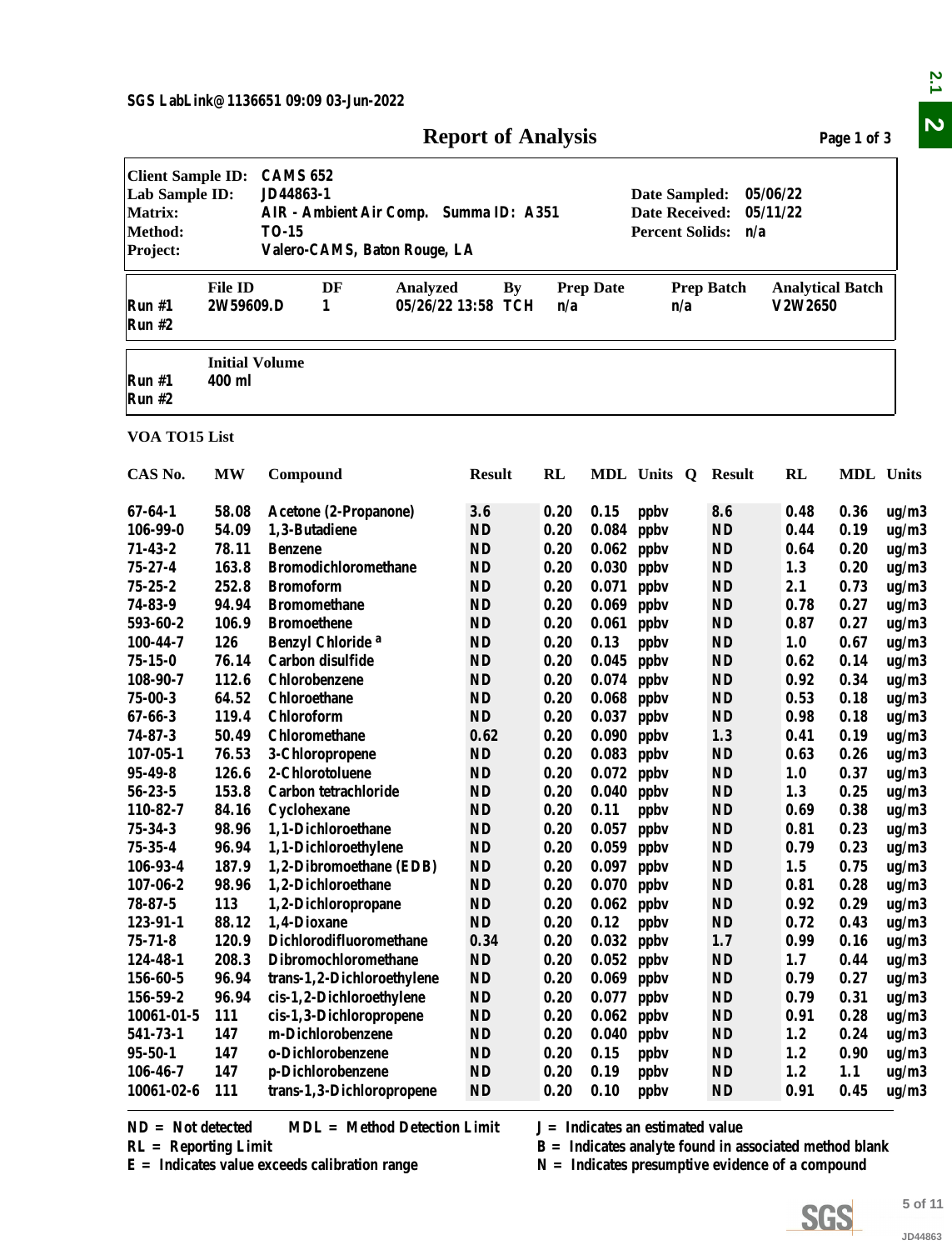### **Report of Analysis Page 2 of 3**

|                                                                                            |                |                                                                                                                        | <b>Report of Analysis</b> |              |                                      |                                                                  |                   |                      | Page 2 of 3      |                |
|--------------------------------------------------------------------------------------------|----------------|------------------------------------------------------------------------------------------------------------------------|---------------------------|--------------|--------------------------------------|------------------------------------------------------------------|-------------------|----------------------|------------------|----------------|
| <b>Client Sample ID:</b><br>Lab Sample ID:<br><b>Matrix:</b><br><b>Method:</b><br>Project: |                | <b>CAMS 652</b><br>JD44863-1<br>AIR - Ambient Air Comp. Summa ID: A351<br><b>TO-15</b><br>Valero-CAMS, Baton Rouge, LA |                           |              |                                      | Date Sampled:<br><b>Date Received:</b><br><b>Percent Solids:</b> | n/a               | 05/06/22<br>05/11/22 |                  |                |
| VOA TO15 List                                                                              |                |                                                                                                                        |                           |              |                                      |                                                                  |                   |                      |                  |                |
| CAS No.                                                                                    | <b>MW</b>      | Compound                                                                                                               | <b>Result</b>             | RL           |                                      | MDL Units Q                                                      | Result            | RL                   | <b>MDL</b> Units |                |
| 64-17-5                                                                                    | 46.07          | <b>Ethanol</b>                                                                                                         | 3.6                       | 0.50         | 0.39                                 | ppby                                                             | 6.8               | 0.94                 | 0.73             | ug/m3          |
| $100 - 41 - 4$                                                                             | 106.2          | <b>Ethylbenzene</b>                                                                                                    | ND                        | 0.20         | 0.061                                | ppby                                                             | <b>ND</b>         | 0.87                 | 0.26             | ug/m3          |
| 141-78-6                                                                                   | 88             | <b>Ethyl Acetate</b>                                                                                                   | 0.59                      | 0.20         | 0.10                                 | ppby                                                             | 2.1               | 0.72                 | 0.36             | ug/m3          |
| 622-96-8                                                                                   |                | 120.19 4-Ethyltoluene                                                                                                  | <b>ND</b>                 | 0.20         | 0.095                                | ppby                                                             | <b>ND</b>         | 0.98                 | 0.47             | ug/m3          |
| $76 - 13 - 1$                                                                              | 187.4          | Freon 113                                                                                                              | <b>ND</b>                 | 0.20         | 0.031                                | ppby                                                             | <b>ND</b>         | 1.5                  | 0.24             | ug/m3          |
| $76 - 14 - 2$                                                                              | 170.9          | Freon 114                                                                                                              | ND                        | 0.20         | 0.050                                | ppby                                                             | <b>ND</b>         | 1.4                  | 0.35             | ug/m3          |
| 142-82-5                                                                                   | 100.2          | Heptane                                                                                                                | 0.16                      | 0.20         | 0.092                                | ppby<br>J                                                        | 0.66              | 0.82                 | 0.38             | ug/m3          |
| $87 - 68 - 3$                                                                              | 260.8          | Hexachlorobutadiene b                                                                                                  | <b>ND</b>                 | 0.20         | 0.062                                | ppby                                                             | <b>ND</b>         | 2.1                  | 0.66             | ug/m3          |
| 110-54-3                                                                                   | 86.18          | <b>Hexane</b>                                                                                                          | 0.37                      | 0.20         | 0.11                                 | ppby                                                             | 1.3               | 0.70                 | 0.39             | ug/m3          |
| 591-78-6                                                                                   | 100            | 2-Hexanone                                                                                                             | $\mathbf{N}\mathbf{D}$    | 0.20         | 0.15                                 | ppbv                                                             | <b>ND</b>         | 0.82                 | 0.61             | ug/m3          |
| $67 - 63 - 0$                                                                              | 60.1           | <b>Isopropyl Alcohol</b>                                                                                               | 26.9                      | 0.20         | 0.14                                 | ppby                                                             | 66.1              | 0.49                 | 0.34             | ug/m3          |
| $75 - 09 - 2$                                                                              | 84.94          | <b>Methylene chloride</b>                                                                                              | 0.92                      | 0.20         | 0.056                                | ppby                                                             | 3.2               | 0.69                 | 0.19             | ug/m3          |
| $78 - 93 - 3$                                                                              | 72.11          | <b>Methyl ethyl ketone</b>                                                                                             | 0.45                      | 0.20         | 0.11                                 | ppby                                                             | 1.3               | 0.59                 | 0.32             | ug/m3          |
| $108 - 10 - 1$                                                                             | 100.2          | <b>Methyl Isobutyl Ketone</b>                                                                                          | <b>ND</b>                 | 0.20         | 0.073                                | ppby                                                             | <b>ND</b>         | 0.82                 | 0.30             | ug/m3          |
| 1634-04-4                                                                                  | 88.15          | <b>Methyl Tert Butyl Ether</b>                                                                                         | <b>ND</b>                 | 0.20         | 0.080                                | ppby                                                             | <b>ND</b>         | 0.72                 | 0.29             | ug/m3          |
| $80 - 62 - 6$                                                                              | 100.12         | Methylmethacrylate                                                                                                     | <b>ND</b>                 | 0.20         | 0.070                                | ppby                                                             | <b>ND</b>         | 0.82                 | 0.29             | ug/m3          |
| 115-07-1                                                                                   | 42             |                                                                                                                        | <b>ND</b>                 | 0.50         |                                      |                                                                  | <b>ND</b>         |                      |                  |                |
| $100 - 42 - 5$                                                                             | 104.1          | Propylene                                                                                                              | <b>ND</b>                 | 0.20         | 0.14<br>0.12                         | ppby                                                             | <b>ND</b>         | 0.86<br>0.85         | 0.24<br>0.51     | ug/m3          |
| $71 - 55 - 6$                                                                              | 133.4          | <b>Styrene</b><br>1,1,1-Trichloroethane                                                                                | <b>ND</b>                 | 0.20         | 0.037                                | ppby<br>ppby                                                     | <b>ND</b>         | 1.1                  |                  | ug/m3          |
| $79 - 34 - 5$                                                                              |                | 167.85 1,1,2,2-Tetrachloroethane                                                                                       | <b>ND</b>                 | 0.20         | 0.048                                | ppby                                                             | <b>ND</b>         |                      | 0.20<br>0.33     | ug/m3          |
| $79 - 00 - 5$                                                                              | 133.4          | 1,1,2-Trichloroethane                                                                                                  | <b>ND</b>                 | 0.20         | 0.038                                |                                                                  | <b>ND</b>         | 1.4<br>1.1           |                  | ug/m3          |
| 120-82-1                                                                                   | 181.5          | 1,2,4-Trichlorobenzene                                                                                                 | <b>ND</b>                 | 0.20         | 0.12                                 | ppby                                                             | <b>ND</b>         | 1.5                  | 0.21<br>0.89     | ug/m3          |
| 95-63-6                                                                                    |                | 120.19 1,2,4-Trimethylbenzene                                                                                          | <b>ND</b>                 | 0.20         | 0.087                                | ppby                                                             | <b>ND</b>         | 0.98                 |                  | ug/m3          |
| $108 - 67 - 8$                                                                             |                | 120.19 1,3,5-Trimethylbenzene                                                                                          | ND                        | 0.20         |                                      | ppby<br>$0.080$ ppbv                                             | <b>ND</b>         | 0.98                 | 0.43<br>0.39     | ug/m3<br>ug/m3 |
|                                                                                            |                |                                                                                                                        | 0.22                      | 0.20         |                                      |                                                                  | 1.0               | 0.93                 | 0.44             |                |
| 540-84-1<br>$75 - 65 - 0$                                                                  |                | 114.2 2,2,4-Trimethylpentane<br><b>Tertiary Butyl Alcohol</b>                                                          | <b>ND</b>                 |              |                                      | $0.095$ ppbv                                                     |                   |                      | 0.28             | ug/m3          |
| 127-18-4                                                                                   | 74.12<br>165.8 | Tetrachloroethylene                                                                                                    | 0.044                     | 0.20         | $0.093$ ppbv<br>$0.040$ $0.014$ ppbv |                                                                  | <b>ND</b><br>0.30 | 0.61<br>0.27         | 0.095            | ug/m3          |
| 109-99-9                                                                                   | 72.11          | Tetrahydrofuran                                                                                                        | ND                        | 0.20         |                                      |                                                                  | <b>ND</b>         | 0.59                 | 0.27             | ug/m3<br>ug/m3 |
| 108-88-3                                                                                   | 92.14          | <b>Toluene</b>                                                                                                         | 0.43                      | 0.20         |                                      | $0.090$ ppbv<br>$0.057$ ppbv                                     | 1.6               | 0.75                 | 0.21             |                |
| 79-01-6                                                                                    | 131.4          | Trichloroethylene                                                                                                      | <b>ND</b>                 |              | $0.040$ $0.019$ ppbv                 |                                                                  | <b>ND</b>         | 0.21                 |                  | ug/m3<br>ug/m3 |
| 75-69-4                                                                                    | 137.4          | Trichlorofluoromethane                                                                                                 | 0.50                      | 0.20         |                                      | $0.036$ ppbv                                                     | 2.8               | 1.1                  | 0.10<br>0.20     |                |
| 75-01-4                                                                                    | 62.5           | Vinyl chloride                                                                                                         | ND                        | 0.20         |                                      |                                                                  | <b>ND</b>         |                      |                  | ug/m3          |
|                                                                                            |                |                                                                                                                        |                           |              |                                      | $0.069$ ppbv                                                     |                   | 0.51                 | 0.18             | ug/m3          |
| $108 - 05 - 4$                                                                             | 86             | <b>Vinyl Acetate</b>                                                                                                   | <b>ND</b>                 | 0.20         | 0.11                                 | ppby                                                             | <b>ND</b>         | 0.70                 | 0.39             | ug/m3          |
|                                                                                            | 106.2          | m, p-Xylene                                                                                                            | 0.21                      | 0.20         | 0.14                                 | ppby                                                             | 0.91              | 0.87                 | 0.61             | ug/m3          |
| 95-47-6<br>1330-20-7                                                                       | 106.2<br>106.2 | o-Xylene<br><b>Xylenes</b> (total)                                                                                     | ND<br>0.21                | 0.20<br>0.20 | 0.077                                | ppby<br>$0.077$ ppbv                                             | ND<br>0.91        | 0.87<br>0.87         | 0.33<br>0.33     | ug/m3          |
|                                                                                            |                |                                                                                                                        |                           |              |                                      |                                                                  |                   |                      |                  | ug/m3          |
| CAS No.                                                                                    |                | <b>Surrogate Recoveries</b>                                                                                            | Run# 1<br>Run# 2          |              | Limits                               |                                                                  |                   |                      |                  |                |
| 460-00-4                                                                                   |                | 4-Bromofluorobenzene<br>99%                                                                                            |                           |              | 65-128%                              |                                                                  |                   |                      |                  |                |
| $ND = Not detected$                                                                        |                | <b>MDL</b> = Method Detection Limit                                                                                    |                           |              |                                      | $J = Indicates$ an estimated value                               |                   |                      |                  |                |
| $RL =$ Reporting Limit                                                                     |                |                                                                                                                        |                           |              |                                      | $B =$ Indicates analyte found in associated method blank         |                   |                      |                  |                |
|                                                                                            |                | $E =$ Indicates value exceeds calibration range                                                                        |                           |              |                                      | $N =$ Indicates presumptive evidence of a compound               |                   |                      |                  |                |
|                                                                                            |                |                                                                                                                        |                           |              |                                      |                                                                  |                   |                      |                  |                |
|                                                                                            |                |                                                                                                                        |                           |              |                                      |                                                                  |                   |                      |                  |                |
|                                                                                            |                |                                                                                                                        |                           |              |                                      |                                                                  |                   | SGS                  |                  | 6 of 11        |
|                                                                                            |                |                                                                                                                        |                           |              |                                      |                                                                  |                   |                      |                  | JD44863        |

| $ND = Not detected$  | $MDL = Method$ Detection Limit |
|----------------------|--------------------------------|
| RL = Reporting Limit |                                |

- RL = Reporting Limit<br>  $E = Indicates$  analyte found in associated method blank<br>  $E = Indicates$  presumptive evidence of a compound<br>  $N = Indicates$  presumptive evidence of a compound
	- $N =$  **Indicates presumptive evidence of a compound**



**SGS**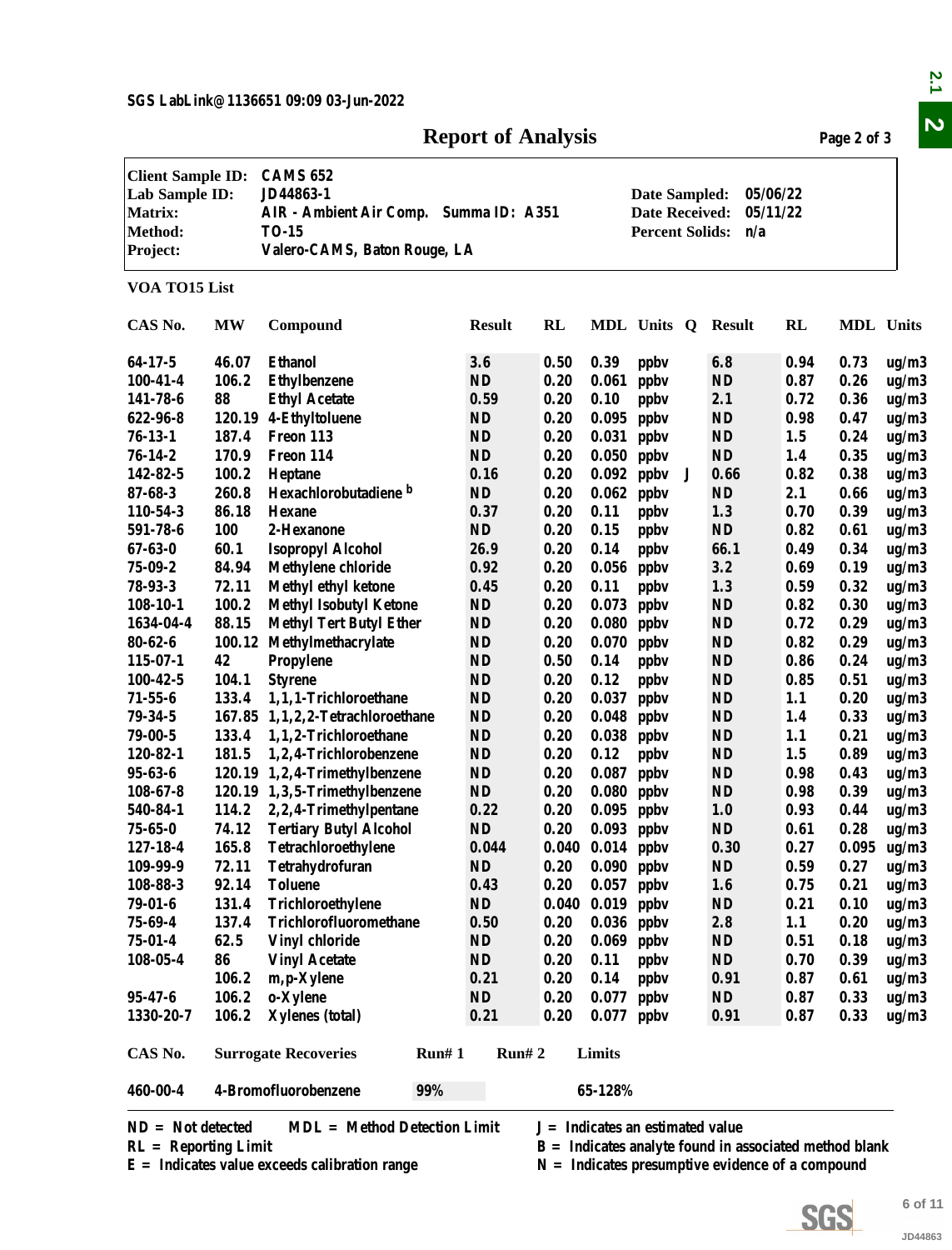|                                                                              |           |                                                                                                                                                                                                                           | <b>Report of Analysis</b> |           |  |                                    |  |                                                    |    | Page 3 of 3                                              |  |
|------------------------------------------------------------------------------|-----------|---------------------------------------------------------------------------------------------------------------------------------------------------------------------------------------------------------------------------|---------------------------|-----------|--|------------------------------------|--|----------------------------------------------------|----|----------------------------------------------------------|--|
| <b>Client Sample ID:</b><br>Lab Sample ID:<br>Matrix:<br>Method:<br>Project: |           | <b>CAMS 652</b><br>JD44863-1<br>05/06/22<br>Date Sampled:<br><b>Date Received:</b><br>AIR - Ambient Air Comp. Summa ID: A351<br>05/11/22<br><b>Percent Solids:</b><br><b>TO-15</b><br>n/a<br>Valero-CAMS, Baton Rouge, LA |                           |           |  |                                    |  |                                                    |    |                                                          |  |
| VOA TO15 List                                                                |           |                                                                                                                                                                                                                           |                           |           |  |                                    |  |                                                    |    |                                                          |  |
| CAS No.                                                                      | <b>MW</b> | Compound                                                                                                                                                                                                                  | <b>Result</b>             | <b>RL</b> |  |                                    |  | MDL Units Q Result                                 | RL | MDL Units                                                |  |
|                                                                              |           |                                                                                                                                                                                                                           |                           |           |  |                                    |  |                                                    |    |                                                          |  |
| $ND = Not detected$<br>$RL =$ Reporting Limit                                |           | <b>MDL</b> = Method Detection Limit<br>$E =$ Indicates value exceeds calibration range                                                                                                                                    |                           |           |  | $J = Indicates$ an estimated value |  | $N =$ Indicates presumptive evidence of a compound |    | $B =$ Indicates analyte found in associated method blank |  |

- 
- **R** = Indicates analyte found in associated method blank
- 

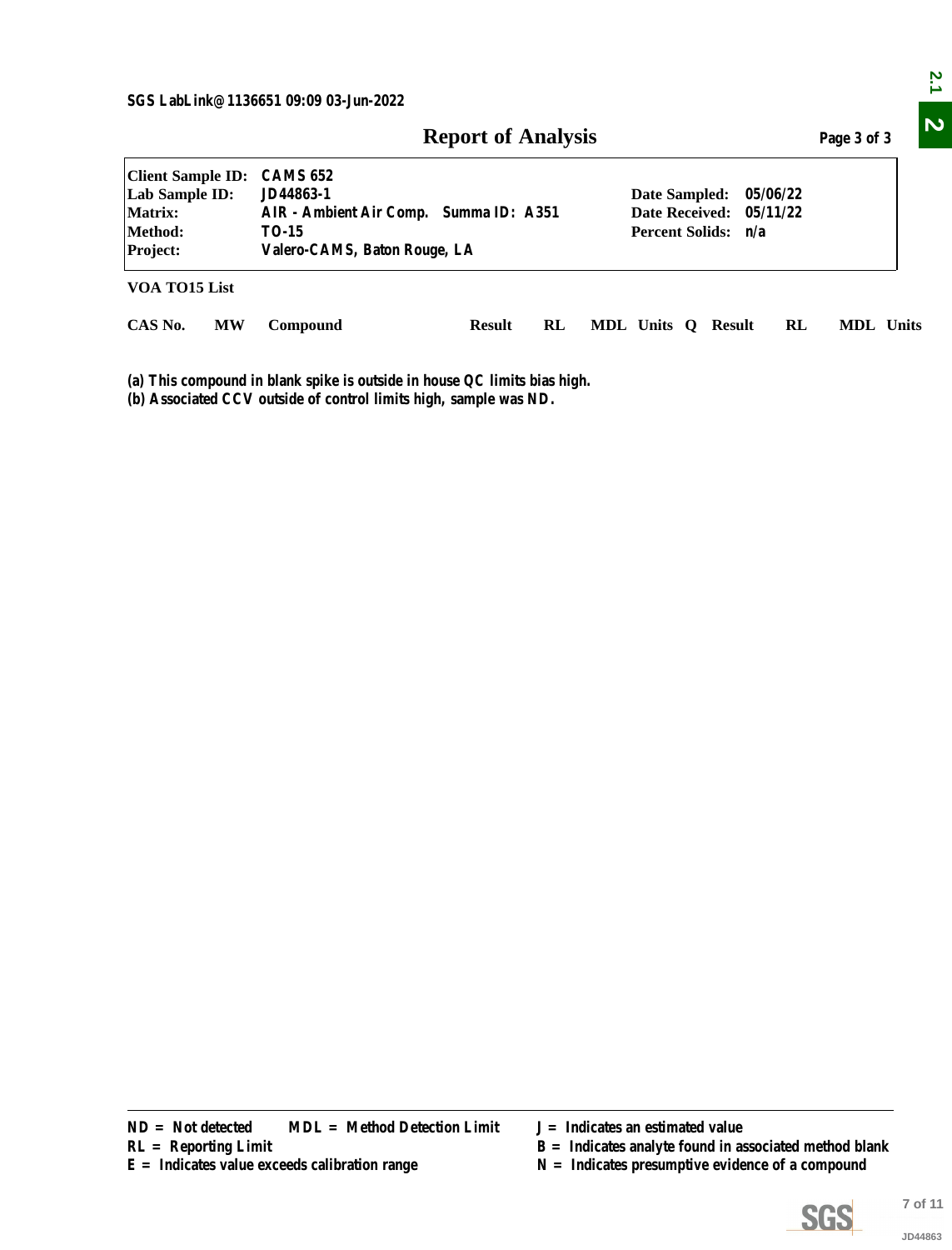<span id="page-7-0"></span>

**Section 3**  $\overline{\omega}$ 

**Misc. Forms**

**Custody Documents and Other Forms**

**Includes the following where applicable:**

- **Chain of Custody**
- **Summa Canister and Flow Controller Log**

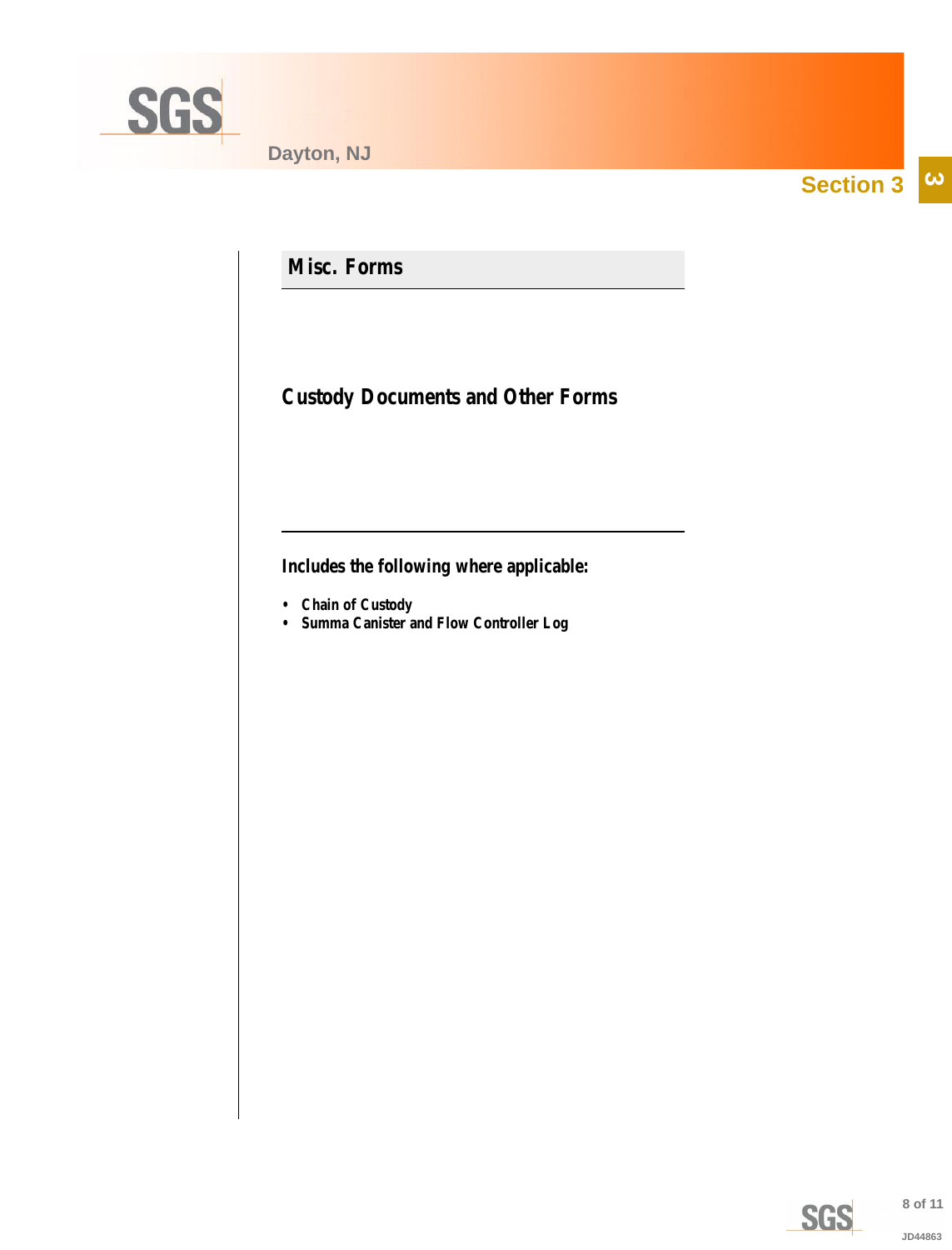<span id="page-8-0"></span>

|                                                                  |                                |                                            |                     |                                |                                   | <b>CHAIN OF CUSTODY - AIR</b><br>SGS North America Inc. - Dayton                                         |                                  |                              |                                                |         | FED-EX Tracking #                                           |                                  | <b>PAGE</b>                                | <b>Bothe Croise Company</b> | ΟF           |                    | 22164                     |  |
|------------------------------------------------------------------|--------------------------------|--------------------------------------------|---------------------|--------------------------------|-----------------------------------|----------------------------------------------------------------------------------------------------------|----------------------------------|------------------------------|------------------------------------------------|---------|-------------------------------------------------------------|----------------------------------|--------------------------------------------|-----------------------------|--------------|--------------------|---------------------------|--|
|                                                                  |                                |                                            |                     |                                |                                   |                                                                                                          | 2235 Route 130, Dayton, NJ 08810 |                              |                                                |         | SGS Quote #                                                 |                                  |                                            | SGS Job #                   |              |                    |                           |  |
|                                                                  |                                |                                            |                     |                                |                                   | TEL. 732-329-0200 FAX 732-329-3499                                                                       | www.sgs.com/ehsusa               |                              |                                                |         |                                                             |                                  |                                            |                             | 5D44863      |                    |                           |  |
|                                                                  | Client / Reporting Information |                                            |                     |                                | <b>Project Name</b>               |                                                                                                          | Project Information              |                              |                                                |         | Temperature (Fahrenheit)                                    | <b>Weather Parameters</b>        |                                            |                             |              |                    | <b>Requested Analysis</b> |  |
| company Name dence Eng.                                          |                                |                                            |                     |                                | Valiro                            |                                                                                                          | Ketining                         |                              |                                                |         | Start:                                                      |                                  | Maximum:                                   |                             |              |                    |                           |  |
| <b>Address</b>                                                   |                                |                                            |                     |                                | <b>Street</b>                     |                                                                                                          |                                  |                              |                                                |         | Stop                                                        |                                  | Minimum                                    |                             |              |                    |                           |  |
| <del>ى</del> د منە21                                             | State<br>Zip                   |                                            |                     |                                | City                              |                                                                                                          |                                  |                              | State                                          |         |                                                             |                                  |                                            |                             |              |                    |                           |  |
|                                                                  | 70802<br>E mail                |                                            | Mergud<br>Project # |                                |                                   |                                                                                                          | L A                              |                              | Atmoshpheric Pressure (inches of Hg)<br>Start: |         | Maximum                                                     |                                  |                                            |                             |              |                    |                           |  |
| branden Kilpockike providenceeng.com<br><u>Brandon K.Joafrik</u> |                                | $712 - 00$<br>Client Purchase Order #      |                     |                                |                                   |                                                                                                          |                                  | Stop:                        |                                                | Minimum |                                                             |                                  |                                            |                             |              |                    |                           |  |
| $225 - 766 - 7400$                                               |                                |                                            |                     |                                |                                   |                                                                                                          |                                  |                              |                                                |         |                                                             |                                  |                                            |                             |              |                    |                           |  |
| ar(s) Name(s)<br><u> 8. Kapamin</u>                              |                                |                                            |                     |                                |                                   |                                                                                                          |                                  |                              |                                                |         | Other weather comment:                                      |                                  |                                            |                             |              | L٨                 |                           |  |
| K.P                                                              | Air Type                       |                                            |                     | <b>Sampling Equipment Info</b> | <b>Start Sampling Information</b> |                                                                                                          |                                  |                              |                                                |         |                                                             | <b>Stop Sampling Information</b> |                                            |                             |              |                    |                           |  |
|                                                                  |                                |                                            |                     |                                | Flow                              |                                                                                                          | Time                             | Canister                     | Interior                                       |         |                                                             | Time                             | Canister                                   | Interior                    |              | f<br>$\mathcal{L}$ |                           |  |
| Lab                                                              | Ind $(0)$<br>Soil Vap (SV)     | Res (R)                                    | Canister            | <b>Canister Size</b>           | Controller                        |                                                                                                          | (24hr                            | Pressure                     | Temp                                           | Sampler |                                                             | (24hr                            | Pressure                                   | Temp                        | Sampler      |                    |                           |  |
| Sample # Field ID / Point of Collection                          | Amb (A)                        | Non-Res (NR)                               | Serial #            | 6L or 1L                       | Serial #                          | Date                                                                                                     | clock)                           | ("Ha)                        | (F)<br>74                                      | Init.   | Date                                                        | clock)                           | ("Hg)                                      | (F)<br>74                   | Init.<br>B/< |                    |                           |  |
| m                                                                |                                |                                            | A351                | 6 Z                            | ς<br>マー                           | らっと                                                                                                      | 0930                             | 3 <sub>Q</sub>               |                                                | KP      | 'da<br>к.                                                   | 0530                             |                                            |                             |              |                    |                           |  |
|                                                                  |                                |                                            |                     |                                |                                   |                                                                                                          |                                  |                              |                                                |         |                                                             |                                  |                                            |                             |              |                    |                           |  |
|                                                                  |                                |                                            |                     |                                |                                   |                                                                                                          |                                  |                              |                                                |         |                                                             |                                  |                                            |                             |              |                    |                           |  |
|                                                                  |                                |                                            |                     |                                |                                   |                                                                                                          |                                  |                              |                                                |         |                                                             |                                  |                                            |                             |              |                    |                           |  |
|                                                                  |                                |                                            |                     |                                |                                   |                                                                                                          |                                  |                              |                                                |         |                                                             |                                  |                                            |                             |              |                    |                           |  |
|                                                                  |                                |                                            |                     |                                |                                   |                                                                                                          |                                  |                              |                                                |         |                                                             |                                  |                                            |                             |              |                    |                           |  |
|                                                                  |                                |                                            |                     |                                |                                   |                                                                                                          |                                  |                              |                                                |         |                                                             |                                  |                                            |                             |              |                    |                           |  |
|                                                                  |                                |                                            |                     |                                |                                   |                                                                                                          |                                  |                              |                                                |         |                                                             |                                  |                                            |                             |              |                    |                           |  |
|                                                                  |                                |                                            |                     |                                |                                   |                                                                                                          |                                  |                              |                                                |         |                                                             |                                  |                                            |                             |              |                    |                           |  |
|                                                                  |                                |                                            |                     |                                |                                   |                                                                                                          |                                  |                              |                                                |         |                                                             |                                  |                                            |                             |              |                    |                           |  |
|                                                                  |                                |                                            |                     |                                |                                   |                                                                                                          |                                  |                              |                                                |         |                                                             |                                  |                                            |                             |              |                    |                           |  |
| Turnaround Time (Business days)<br>15 Business Days              |                                |                                            |                     |                                |                                   | All NJDEP TO-15 is mandatory Full T1                                                                     |                                  | Data Deliverable Information |                                                |         |                                                             |                                  | <b>Comments / Remarks</b>                  |                             |              |                    |                           |  |
| 10 Business Days                                                 | <b>Approved By:</b>            |                                            |                     |                                |                                   | Comm A                                                                                                   |                                  |                              |                                                |         |                                                             |                                  |                                            |                             |              |                    |                           |  |
| 5 Business Days<br>3 Business Days                               |                                |                                            |                     |                                |                                   | Comm <sub>B</sub><br>Reduced T2                                                                          |                                  |                              |                                                |         |                                                             |                                  |                                            |                             |              |                    |                           |  |
| 2 Business Days                                                  | Date:                          |                                            |                     |                                |                                   | <b>Full T1</b>                                                                                           |                                  |                              |                                                |         |                                                             |                                  | $\Lambda$                                  |                             |              |                    |                           |  |
| 1 Business Day<br>Other                                          |                                | * Approval needed for 1-3 Business Day TAT |                     |                                |                                   | Other:<br><b>DKQP</b> reporting                                                                          |                                  |                              |                                                |         | Sample inventory is verified upon receipt in the Laboratory |                                  |                                            |                             |              |                    |                           |  |
|                                                                  |                                |                                            |                     |                                |                                   | Sample Custody must be documented below each time samples change possession, including courier delivery. | telinouietté d'O                 |                              |                                                |         |                                                             |                                  | Received By:                               |                             |              |                    |                           |  |
| Relinquished by Laboratory                                       | ్స                             |                                            |                     |                                |                                   |                                                                                                          |                                  |                              |                                                |         | 5/7/22                                                      | $\sigma$ / $\omega$  2           |                                            |                             |              |                    |                           |  |
| Relinquished by:<br>સ્જ                                          |                                | 10100                                      |                     |                                |                                   |                                                                                                          | vil Bertaluonitei                |                              |                                                |         | Date / Time:                                                |                                  | Received By:                               |                             |              |                    |                           |  |
| Relinquished by:                                                 | Jate / Time                    |                                            | Recor<br>ned By     |                                |                                   |                                                                                                          | Custody Seal #                   |                              |                                                |         |                                                             |                                  |                                            |                             |              |                    |                           |  |
|                                                                  |                                |                                            | 15                  |                                |                                   |                                                                                                          |                                  |                              |                                                |         |                                                             |                                  | http://www.sgs.com/en/terms-and-conditions |                             |              |                    |                           |  |

EHSA-QAC-0022-01-FORM-Dayton-Air COC<br>Rev.date:1/15/2021

JD44863: Chain of Custody Page 1 of 2



 $3.1$ 

 $\overline{\mathbf{c}}$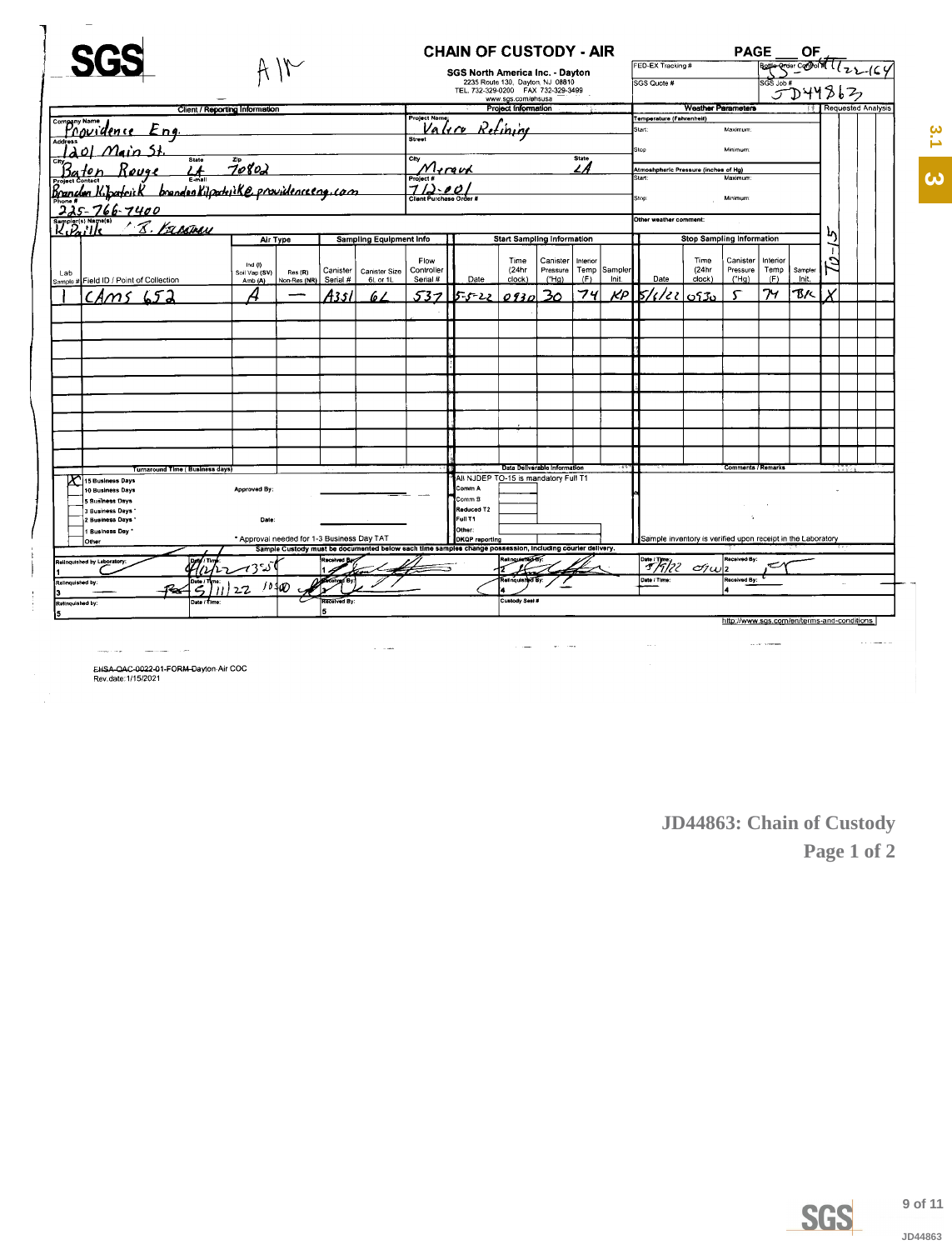### **SGS Sample Receipt Summary**

| Job Number: JD44863                                                    |                           |                      |                                                         | Client: PROVIDENCE ENG  |                                                                 |                  |                                                                                       | Project: PROVIDENCE - CAMS |                           |                                                            |                                |                      |                       |
|------------------------------------------------------------------------|---------------------------|----------------------|---------------------------------------------------------|-------------------------|-----------------------------------------------------------------|------------------|---------------------------------------------------------------------------------------|----------------------------|---------------------------|------------------------------------------------------------|--------------------------------|----------------------|-----------------------|
| Date / Time Received: 5/11/2022 10:00:00 AM                            |                           |                      |                                                         | <b>Delivery Method:</b> |                                                                 |                  |                                                                                       | Airbill #'s:               |                           |                                                            |                                |                      | 3.1                   |
| Cooler Temps (Raw Measured) °C:                                        |                           |                      |                                                         |                         |                                                                 |                  |                                                                                       |                            |                           |                                                            |                                |                      |                       |
| Cooler Temps (Corrected) °C:                                           |                           |                      |                                                         |                         |                                                                 |                  |                                                                                       |                            |                           |                                                            |                                |                      | $\boldsymbol{\omega}$ |
| <b>Cooler Security</b>                                                 | Y or N                    |                      |                                                         |                         | Y or N                                                          |                  | <b>Sample Integrity - Documentation</b>                                               |                            |                           |                                                            | <u>Y</u> or N                  |                      |                       |
| 1. Custody Seals Present:<br>2. Custody Seals Intact:                  | ☑<br>$\blacktriangledown$ | $\Box$<br>$\Box$     | 3. COC Present:                                         | 4. Smpl Dates/Time OK   | $\color{red}\blacktriangledown$<br>$\boxed{\blacktriangledown}$ | $\Box$<br>$\Box$ | 1. Sample labels present on bottles:<br>2. Container labeling complete:               |                            |                           | $\color{red}\blacktriangledown$<br>$\overline{\mathbf{v}}$ | $\Box$<br>$\Box$               |                      |                       |
| <b>Cooler Temperature</b>                                              |                           | <u>Y</u> or N        |                                                         |                         |                                                                 |                  | 3. Sample container label / COC agree:                                                |                            |                           | $\overline{\textbf{v}}$                                    | $\Box$                         |                      |                       |
| 1. Temp criteria achieved:                                             |                           | $\Box$               | $\Box$                                                  |                         |                                                                 |                  | <b>Sample Integrity - Condition</b>                                                   |                            |                           | <u>Y</u>                                                   | $or$ N                         |                      |                       |
| 2. Cooler temp verification:                                           |                           | N/A                  |                                                         |                         |                                                                 |                  | 1. Sample recvd within HT:                                                            |                            |                           | ☑                                                          | $\Box$                         |                      |                       |
| 3. Cooler media:<br>4. No. Coolers:                                    |                           | N/A<br>N/A           |                                                         |                         |                                                                 |                  | 2. All containers accounted for:                                                      |                            |                           | $\overline{\textbf{v}}$                                    | $\Box$                         |                      |                       |
|                                                                        |                           |                      |                                                         |                         |                                                                 |                  | 3. Condition of sample:                                                               |                            |                           |                                                            | Intact                         |                      |                       |
| <b>Quality Control Preservation</b><br>1. Trip Blank present / cooler: |                           | Y or N<br>$\Box$     | <u>N/A</u><br>$\color{red}\blacktriangledown$<br>$\Box$ |                         |                                                                 |                  | <b>Sample Integrity - Instructions</b>                                                |                            |                           | Y                                                          | or $N$                         | N/A                  |                       |
| 2. Trip Blank listed on COC:                                           |                           | $\Box$               | $\color{red}\blacktriangledown$<br>$\Box$               |                         |                                                                 |                  | 1. Analysis requested is clear:                                                       |                            |                           | $\overline{\mathbf{v}}$                                    | $\Box$<br>$\blacktriangledown$ |                      |                       |
| 3. Samples preserved properly:                                         |                           | $\blacktriangledown$ | $\Box$                                                  |                         |                                                                 |                  | 2. Bottles received for unspecified tests<br>3. Sufficient volume recvd for analysis: |                            |                           | $\Box$                                                     | $\Box$                         |                      |                       |
| 4. VOCs headspace free:                                                |                           | $\Box$               | $\Box$<br>$\color{red}\blacktriangledown$               |                         |                                                                 |                  | 4. Compositing instructions clear:                                                    |                            |                           | $\boxed{\blacktriangledown}$<br>□                          | $\Box$                         | $\blacktriangledown$ |                       |
|                                                                        |                           |                      |                                                         |                         |                                                                 |                  | 5. Filtering instructions clear:                                                      |                            |                           | $\Box$                                                     | $\Box$                         | $\blacktriangledown$ |                       |
|                                                                        |                           |                      |                                                         |                         |                                                                 |                  |                                                                                       |                            |                           |                                                            |                                |                      |                       |
| Test Strip Lot #s:                                                     | pH 1-12:                  |                      | 231619                                                  |                         |                                                                 | pH 12+:          | 203117A                                                                               |                            |                           |                                                            |                                |                      |                       |
| Comments                                                               |                           |                      |                                                         |                         |                                                                 |                  |                                                                                       |                            |                           |                                                            |                                |                      |                       |
|                                                                        |                           |                      |                                                         |                         |                                                                 |                  |                                                                                       |                            |                           |                                                            |                                |                      |                       |
|                                                                        |                           |                      |                                                         |                         |                                                                 |                  |                                                                                       |                            |                           |                                                            |                                |                      |                       |
|                                                                        |                           |                      |                                                         |                         |                                                                 |                  |                                                                                       |                            |                           |                                                            |                                |                      |                       |
| SM089-03<br>Rev. Date 12/7/17                                          |                           |                      |                                                         |                         |                                                                 |                  |                                                                                       |                            |                           |                                                            |                                |                      |                       |
|                                                                        |                           |                      |                                                         |                         |                                                                 |                  |                                                                                       |                            |                           |                                                            |                                |                      |                       |
|                                                                        |                           |                      |                                                         |                         |                                                                 |                  |                                                                                       |                            |                           |                                                            |                                |                      |                       |
|                                                                        |                           |                      |                                                         |                         |                                                                 |                  |                                                                                       |                            |                           |                                                            |                                |                      |                       |
|                                                                        |                           |                      |                                                         |                         |                                                                 |                  |                                                                                       |                            |                           |                                                            |                                |                      |                       |
|                                                                        |                           |                      |                                                         |                         |                                                                 |                  |                                                                                       |                            |                           |                                                            |                                |                      |                       |
|                                                                        |                           |                      |                                                         |                         |                                                                 |                  |                                                                                       |                            |                           |                                                            |                                |                      |                       |
|                                                                        |                           |                      |                                                         |                         |                                                                 |                  |                                                                                       |                            |                           |                                                            |                                |                      |                       |
|                                                                        |                           |                      |                                                         |                         |                                                                 |                  |                                                                                       |                            |                           |                                                            |                                |                      |                       |
|                                                                        |                           |                      |                                                         |                         |                                                                 |                  |                                                                                       |                            |                           |                                                            |                                |                      |                       |
|                                                                        |                           |                      |                                                         |                         |                                                                 |                  |                                                                                       |                            | JD44863: Chain of Custody |                                                            |                                |                      |                       |
|                                                                        |                           |                      |                                                         |                         |                                                                 |                  |                                                                                       |                            |                           |                                                            |                                | Page 2 of 2          |                       |
|                                                                        |                           |                      |                                                         |                         |                                                                 |                  |                                                                                       |                            |                           |                                                            |                                |                      |                       |
|                                                                        |                           |                      |                                                         |                         |                                                                 |                  |                                                                                       |                            |                           |                                                            |                                |                      |                       |
|                                                                        |                           |                      |                                                         |                         |                                                                 |                  |                                                                                       |                            |                           |                                                            |                                |                      |                       |
|                                                                        |                           |                      |                                                         |                         |                                                                 |                  |                                                                                       |                            |                           |                                                            |                                |                      |                       |
|                                                                        |                           |                      |                                                         |                         |                                                                 |                  |                                                                                       |                            |                           |                                                            |                                |                      |                       |
|                                                                        |                           |                      |                                                         |                         |                                                                 |                  |                                                                                       |                            |                           |                                                            |                                |                      |                       |
|                                                                        |                           |                      |                                                         |                         |                                                                 |                  |                                                                                       |                            |                           |                                                            |                                |                      |                       |
|                                                                        |                           |                      |                                                         |                         |                                                                 |                  |                                                                                       |                            |                           |                                                            |                                |                      |                       |
|                                                                        |                           |                      |                                                         |                         |                                                                 |                  |                                                                                       |                            |                           |                                                            |                                |                      |                       |
|                                                                        |                           |                      |                                                         |                         |                                                                 |                  |                                                                                       |                            |                           |                                                            |                                |                      |                       |
|                                                                        |                           |                      |                                                         |                         |                                                                 |                  |                                                                                       |                            |                           |                                                            |                                |                      |                       |
|                                                                        |                           |                      |                                                         |                         |                                                                 |                  |                                                                                       |                            |                           |                                                            |                                |                      |                       |
|                                                                        |                           |                      |                                                         |                         |                                                                 |                  |                                                                                       |                            |                           |                                                            |                                |                      |                       |
|                                                                        |                           |                      |                                                         |                         |                                                                 |                  |                                                                                       |                            |                           |                                                            |                                |                      |                       |
|                                                                        |                           |                      |                                                         |                         |                                                                 |                  |                                                                                       |                            |                           |                                                            |                                |                      |                       |
|                                                                        |                           |                      |                                                         |                         |                                                                 |                  |                                                                                       |                            |                           |                                                            |                                |                      |                       |
|                                                                        |                           |                      |                                                         |                         |                                                                 |                  |                                                                                       |                            |                           |                                                            |                                | <b>SGS</b>           | 10 of 11              |
|                                                                        |                           |                      |                                                         |                         |                                                                 |                  |                                                                                       |                            |                           |                                                            |                                |                      | JD44863               |
|                                                                        |                           |                      |                                                         |                         |                                                                 |                  |                                                                                       |                            |                           |                                                            |                                |                      |                       |